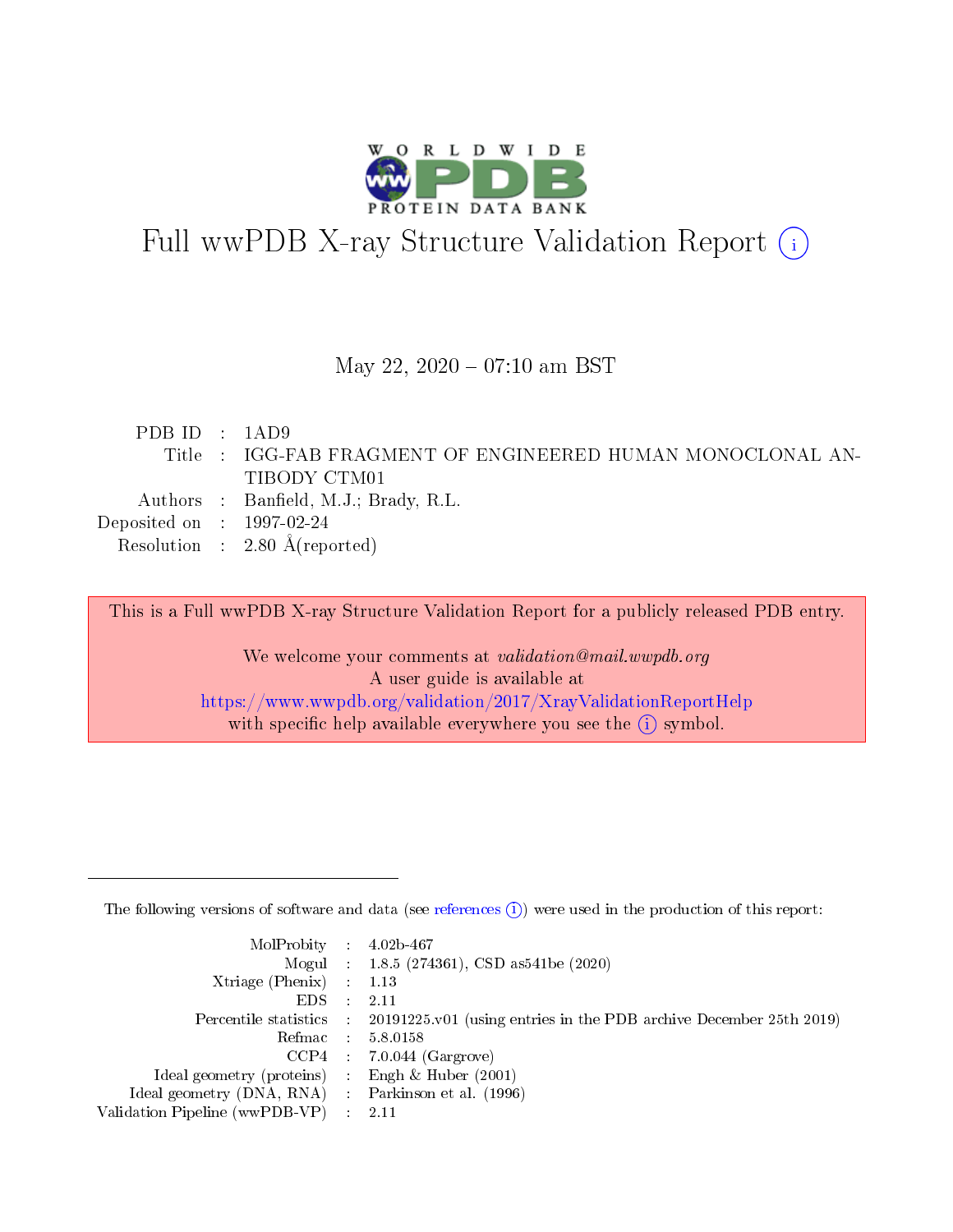# 1 [O](https://www.wwpdb.org/validation/2017/XrayValidationReportHelp#overall_quality)verall quality at a glance  $(i)$

The following experimental techniques were used to determine the structure: X-RAY DIFFRACTION

The reported resolution of this entry is 2.80 Å.

Percentile scores (ranging between 0-100) for global validation metrics of the entry are shown in the following graphic. The table shows the number of entries on which the scores are based.



| Metric                | Whole archive<br>$(\#\text{Entries})$ | Similar resolution<br>$(\#\text{Entries},\,\text{resolution}\,\,\text{range}(\textup{\AA}))$ |
|-----------------------|---------------------------------------|----------------------------------------------------------------------------------------------|
| $R_{free}$            | 130704                                | $3140 (2.80 - 2.80)$                                                                         |
| Clashscore            | 141614                                | $3569(2.80-2.80)$                                                                            |
| Ramachandran outliers | 138981                                | 3498 (2.80-2.80)                                                                             |
| Sidechain outliers    | 138945                                | $3500(2.80-2.80)$                                                                            |
| RSRZ outliers         | 127900                                | $3078(2.80-2.80)$                                                                            |

The table below summarises the geometric issues observed across the polymeric chains and their fit to the electron density. The red, orange, yellow and green segments on the lower bar indicate the fraction of residues that contain outliers for  $>=3, 2, 1$  and 0 types of geometric quality criteria respectively. A grey segment represents the fraction of residues that are not modelled. The numeric value for each fraction is indicated below the corresponding segment, with a dot representing fractions  $\epsilon=5\%$  The upper red bar (where present) indicates the fraction of residues that have poor fit to the electron density. The numeric value is given above the bar.

| Mol | Chain | $\sqrt{\frac{1}{2}}$ Length | Quality of chain |     |  |
|-----|-------|-----------------------------|------------------|-----|--|
|     | А     | 219                         | 87%              | 12% |  |
|     |       | 219                         | 2%<br>82%        | 17% |  |
| ച   | В     | 219                         | 4%<br>78%        | 20% |  |
| ച   | Η     | 219                         | 3%<br>79%        | 19% |  |

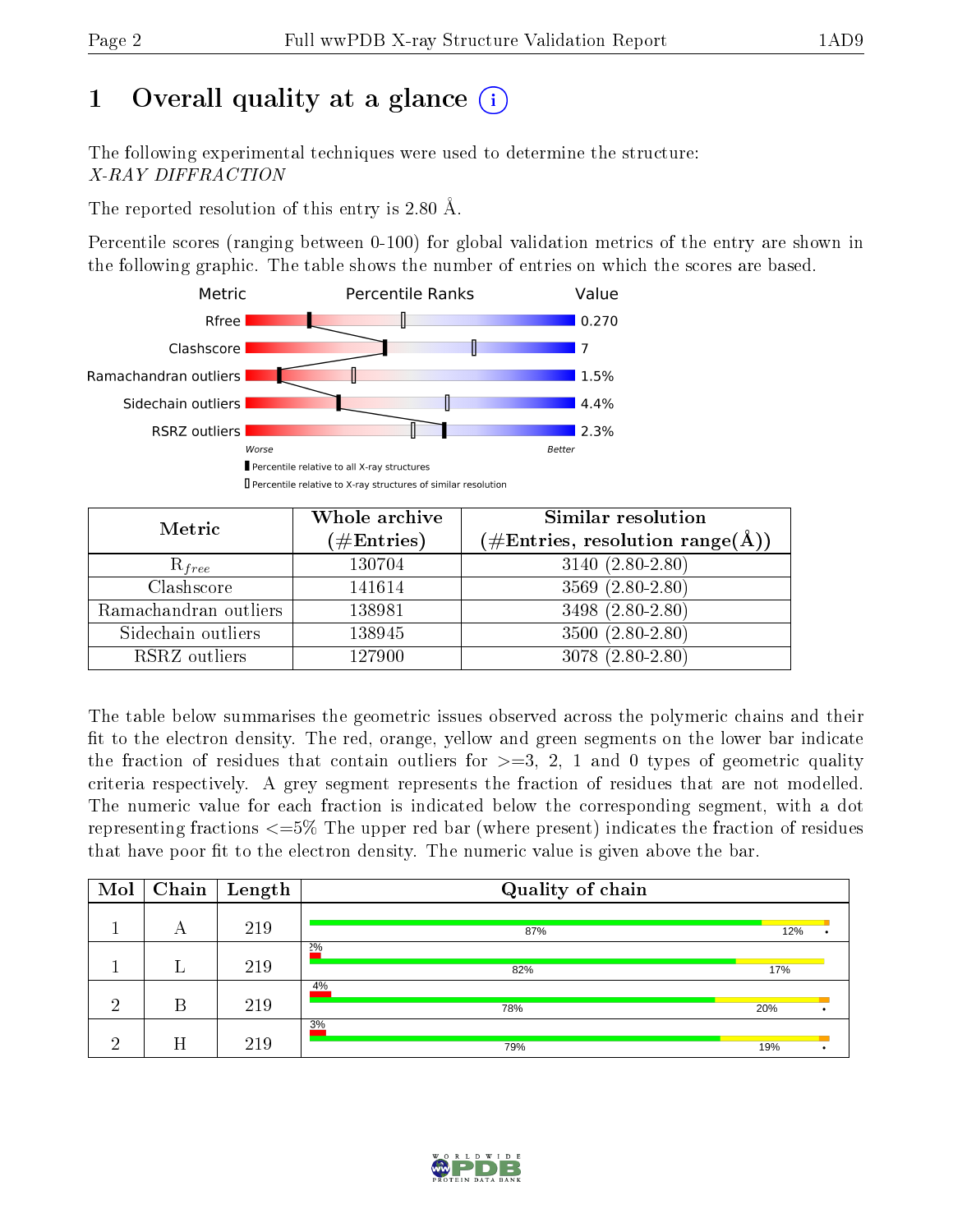# 2 Entry composition  $\left( \cdot \right)$

There are 4 unique types of molecules in this entry. The entry contains 6760 atoms, of which 0 are hydrogens and 0 are deuteriums.

In the tables below, the ZeroOcc column contains the number of atoms modelled with zero occupancy, the AltConf column contains the number of residues with at least one atom in alternate conformation and the Trace column contains the number of residues modelled with at most 2 atoms.

| Mol | Chain   Residues | Atoms |                |                                 |         |  |  | $\rm{ZeroOcc}$   Alt $\rm{Conf}$   Trace |  |
|-----|------------------|-------|----------------|---------------------------------|---------|--|--|------------------------------------------|--|
|     | 219              | Total | $\mathbb{C}$   | N                               |         |  |  |                                          |  |
|     |                  | 1696. | 1063           | 284 340                         |         |  |  |                                          |  |
|     | 219              | Total | $\overline{C}$ | $\mathbb{N}$ . The $\mathbb{N}$ |         |  |  |                                          |  |
|     |                  | 1696  | 1063           |                                 | 284 340 |  |  |                                          |  |

Molecule 1 is a protein called IGG CTM01 FAB (LIGHT CHAIN).

| Chain    | Residue         | Modelled             | Actual     | Comment          | Reference          |
|----------|-----------------|----------------------|------------|------------------|--------------------|
| L        | 25              | <b>SER</b>           | <b>ALA</b> | CONFLICT         | GB 468243          |
| L        | 27              | <b>LYS</b>           | <b>GLN</b> | CONFLICT         | GB 468243          |
| L        | 27B             | <b>LEU</b>           |            | <b>INSERTION</b> | GB 468243          |
| L        | 27C             | LEU                  | Ξ.         | <b>INSERTION</b> | 468243<br>GВ       |
| L        | 27D             | <b>HIS</b>           | ILE        | CONFLICT         | 468243<br>$\rm GB$ |
| L        | 28              | $\operatorname{ASN}$ |            | INSERTION        | 468243<br>GВ       |
| L        | 29              | <b>GLY</b>           | ÷          | <b>INSERTION</b> | GB 468243          |
| L        | 30              | <b>ASP</b>           |            | INSERTION        | GВ<br>468243       |
| L        | $31\,$          | THR                  | <b>PRO</b> | CONFLICT         | GB 468243          |
| L        | $\overline{32}$ | PHE                  | TRP        | CONFLICT         | $\rm GB$<br>468243 |
| L        | 34              | <b>TYR</b>           | <b>PRO</b> | <b>CONFLICT</b>  | GB 468243          |
| L        | 36              | PHE                  | <b>TYR</b> | <b>CONFLICT</b>  | GB 468243          |
| L        | 48              | MET                  | ILE        | CONFLICT         | $\rm GB$<br>468243 |
| L        | 50              | $\rm{ARG}$           | <b>LYS</b> | <b>CONFLICT</b>  | $\rm GB$<br>468243 |
| L        | 51              | MET                  | ALA        | CONFLICT         | 468243<br>GВ       |
| $\Gamma$ | 53              | <b>ASN</b>           | <b>SER</b> | CONFLICT         | GB 468243          |
| $\Gamma$ | $55\,$          | $\overline{\rm ALA}$ | <b>GLU</b> | <b>CONFLICT</b>  | $\rm GB$<br>468243 |
| L        | 76              | <b>SER</b>           | THR        | <b>CONFLICT</b>  | $\rm GB$<br>468243 |
| $\Gamma$ | 87              | <b>TYR</b>           | PHE        | CONFLICT         | $\rm GB$<br>468243 |
| L        | 89              | MET                  |            | <b>INSERTION</b> | GB 468243          |
| L        | 92              | <b>LEU</b>           | <b>TYR</b> | CONFLICT         | GB 468243          |
| L        | 93              | GLU                  | <b>ASN</b> | CONFLICT         | 468243<br>$\rm GB$ |
| L        | 94              | <b>TYR</b>           | $\rm{ARG}$ | CONFLICT         | 468243<br>GВ       |
| L        | 96              | PHE                  | TRP        | <b>CONFLICT</b>  | $\rm GB$<br>468243 |
| L        | 106             | VAL                  | ILE        | CONFLICT         | GB 468243          |

There are 50 discrepancies between the modelled and reference sequences:

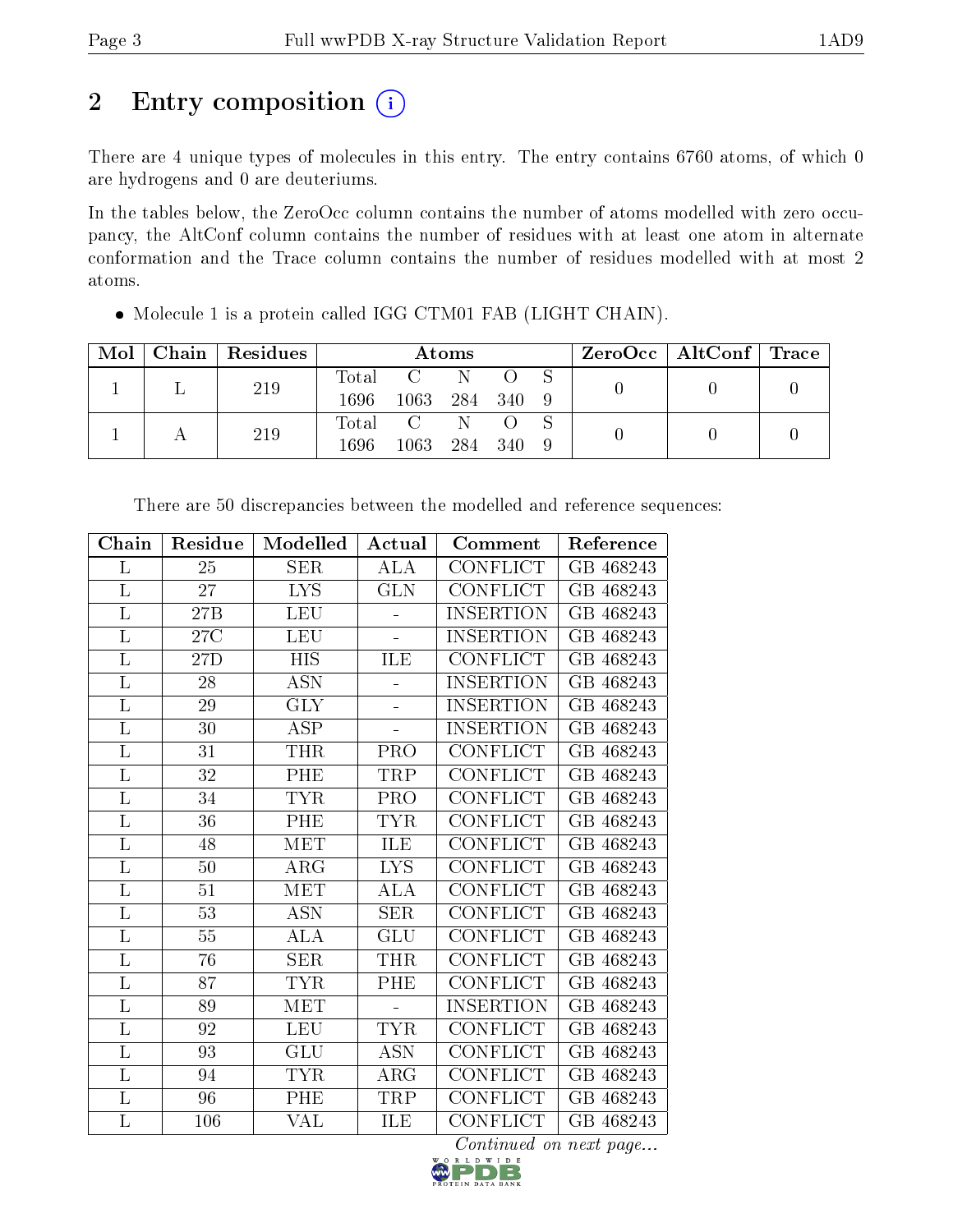| Chain            | Residue        | Modelled         | Actual     | Comment          | Reference          |
|------------------|----------------|------------------|------------|------------------|--------------------|
| А                | 25             | SER              | ALA        | <b>CONFLICT</b>  | GB 468243          |
| $\bf{A}$         | 27             | LYS.             | <b>GLN</b> | <b>CONFLICT</b>  | GB 468243          |
| $\boldsymbol{A}$ | 27B            | <b>LEU</b>       |            | <b>INSERTION</b> | $\rm GB$<br>468243 |
| $\bf{A}$         | $27\mathrm{C}$ | <b>LEU</b>       | ÷,         | <b>INSERTION</b> | $\rm GB$<br>468243 |
| $\bf{A}$         | 27D            | $\overline{HIS}$ | <b>ILE</b> | <b>CONFLICT</b>  | GB 468243          |
| $\bf{A}$         | 28             | ASN              |            | <b>INSERTION</b> | GB 468243          |
| $\bf{A}$         | 29             | <b>GLY</b>       | L,         | <b>INSERTION</b> | GB 468243          |
| A                | $30\,$         | ASP              |            | <b>INSERTION</b> | GB 468243          |
| A                | 31             | <b>THR</b>       | <b>PRO</b> | <b>CONFLICT</b>  | GB 468243          |
| $\overline{A}$   | 32             | PHE              | TRP        | CONFLICT         | 468243<br>$\rm GB$ |
| $\bf{A}$         | 34             | <b>TYR</b>       | PRO        | CONFLICT         | 468243<br>$\rm GB$ |
| $\overline{A}$   | 36             | PHE              | <b>TYR</b> | CONFLICT         | GВ<br>468243       |
| $\bf{A}$         | 48             | MET              | ILE        | CONFLICT         | GB 468243          |
| $\bf{A}$         | 50             | ARG              | <b>LYS</b> | <b>CONFLICT</b>  | GB 468243          |
| $\boldsymbol{A}$ | 51             | <b>MET</b>       | <b>ALA</b> | <b>CONFLICT</b>  | GB 468243          |
| $\bf{A}$         | 53             | <b>ASN</b>       | <b>SER</b> | <b>CONFLICT</b>  | GB 468243          |
| $\boldsymbol{A}$ | $55\,$         | <b>ALA</b>       | <b>GLU</b> | <b>CONFLICT</b>  | GB 468243          |
| $\boldsymbol{A}$ | 76             | <b>SER</b>       | <b>THR</b> | CONFLICT         | 468243<br>GВ       |
| $\boldsymbol{A}$ | 87             | <b>TYR</b>       | PHE        | <b>CONFLICT</b>  | 468243<br>GВ       |
| $\bf{A}$         | 89             | MET              |            | <b>INSERTION</b> | GB 468243          |
| $\bf{A}$         | 92             | <b>LEU</b>       | <b>TYR</b> | <b>CONFLICT</b>  | GB 468243          |
| $\boldsymbol{A}$ | 93             | <b>GLU</b>       | <b>ASN</b> | <b>CONFLICT</b>  | GB 468243          |
| $\bf{A}$         | 94             | <b>TYR</b>       | $\rm{ARG}$ | <b>CONFLICT</b>  | GB 468243          |
| $\boldsymbol{A}$ | 96             | PHE              | TRP        | CONFLICT         | GB 468243          |
| $\overline{A}$   | 106            | VAL              | ILE        | <b>CONFLICT</b>  | GB 468243          |

Molecule 2 is a protein called IGG CTM01 FAB (HEAVY CHAIN).

|   | $\text{Mol}$   Chain   Residues | Atoms |                     |  |  | $\text{ZeroOcc} \mid \text{AltConf} \mid \text{Trace}$ |  |  |  |
|---|---------------------------------|-------|---------------------|--|--|--------------------------------------------------------|--|--|--|
| Η | 219                             |       | Total C N O S       |  |  |                                                        |  |  |  |
|   |                                 |       | 1674 1057 273 336 8 |  |  |                                                        |  |  |  |
|   | 219                             |       | Total C N O S       |  |  |                                                        |  |  |  |
|   |                                 |       | 1674 1057 273 336 8 |  |  |                                                        |  |  |  |

 $\bullet$  Molecule 3 is SULFATE ION (three-letter code: SO4) (formula:  $\mathrm{O}_4\mathrm{S}) .$ 

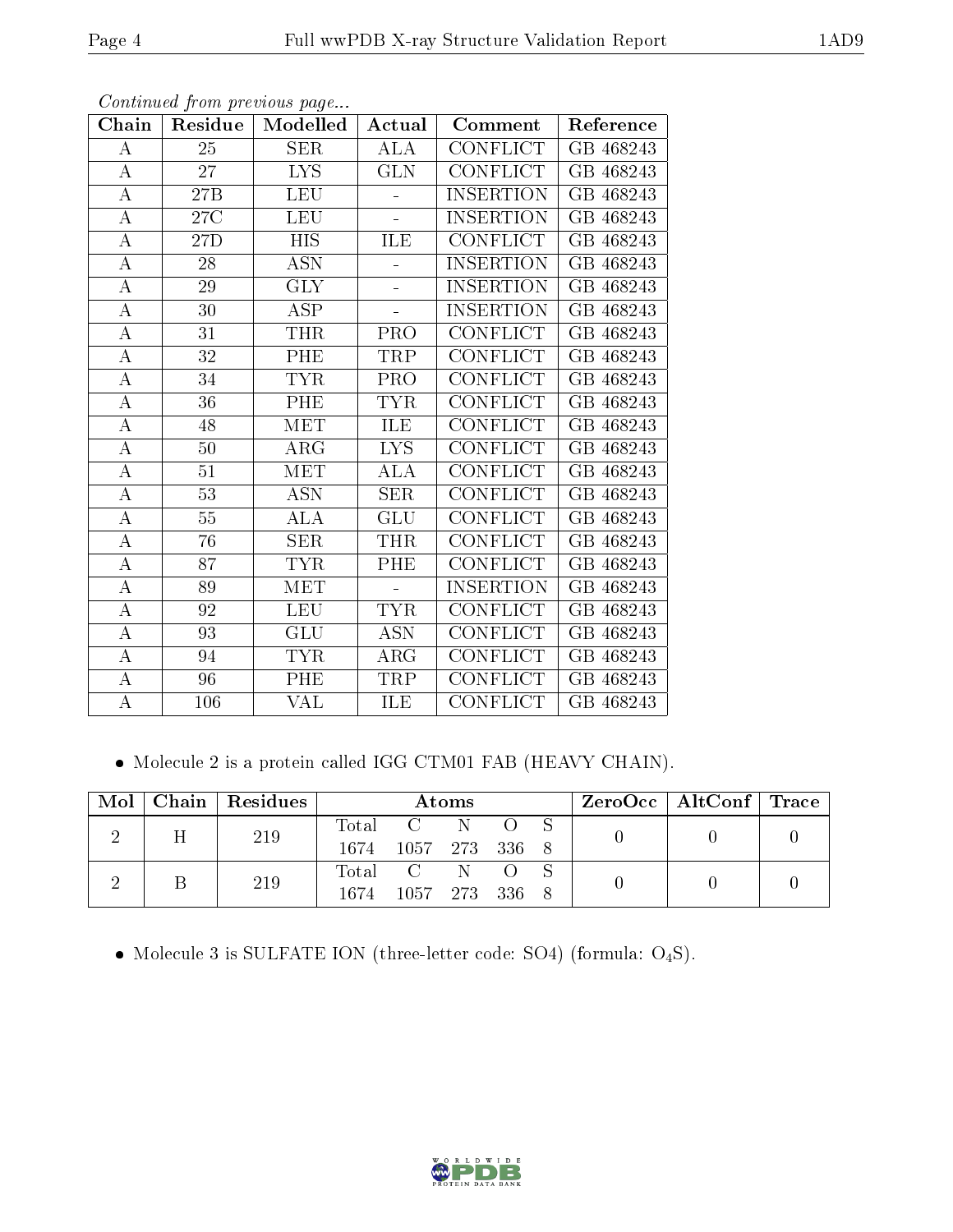

|  | Mol   Chain   Residues | Atoms |  |  | $ZeroOcc$   AltConf |
|--|------------------------|-------|--|--|---------------------|
|  |                        | Total |  |  |                     |

 $\bullet\,$  Molecule 4 is water.

| Mol |   | Chain   Residues | Atoms                                                  | ZeroOcc   AltConf |
|-----|---|------------------|--------------------------------------------------------|-------------------|
|     |   | 3                | Total O<br>3<br>3                                      |                   |
|     | H |                  | Total<br>$\circ$ O<br>6<br>6                           |                   |
|     |   |                  | Total<br>$\circ$ O<br>$\overline{2}$<br>$\overline{2}$ |                   |
|     |   |                  | Total<br>$\left( \right)$                              |                   |

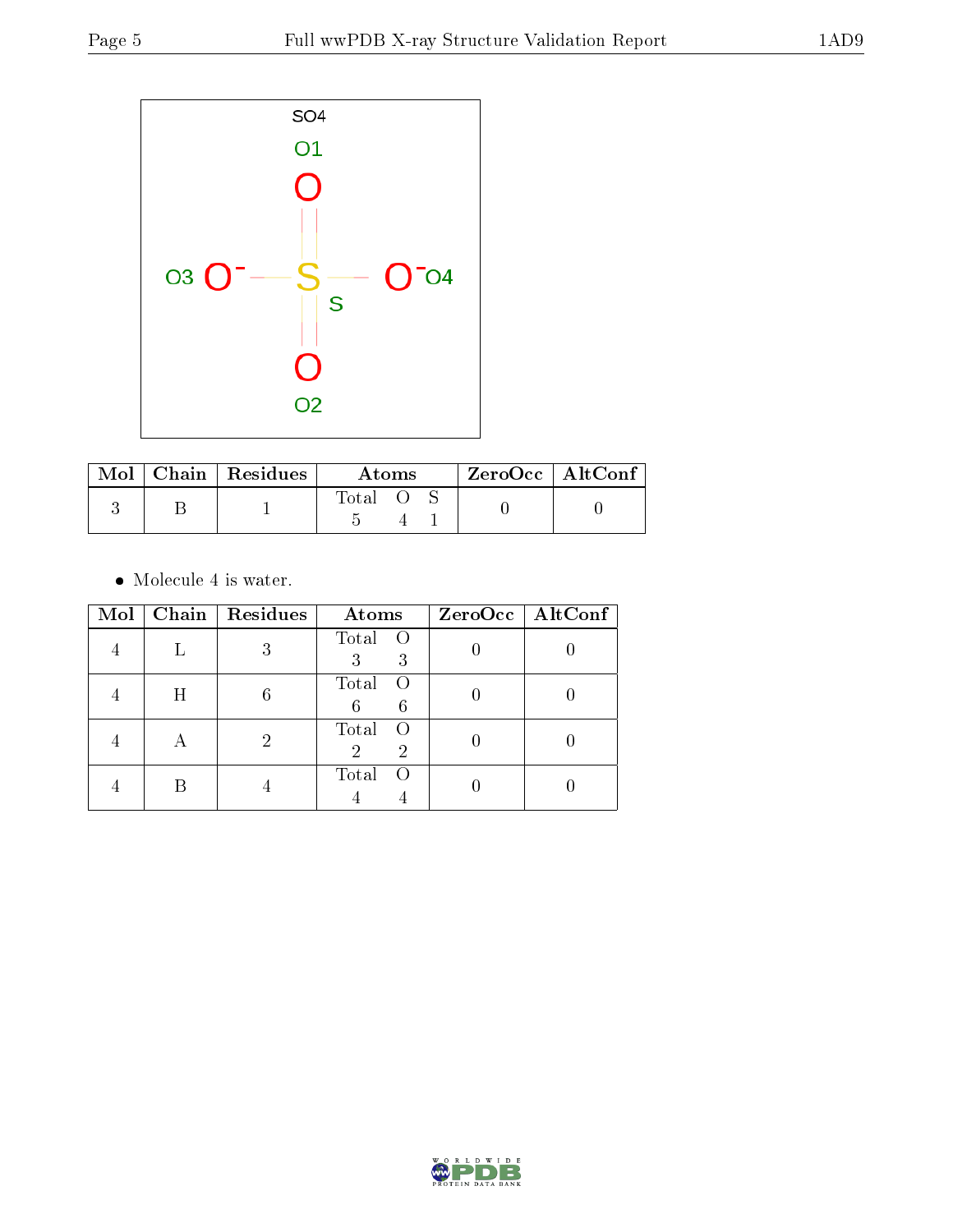# 3 Residue-property plots  $(i)$

These plots are drawn for all protein, RNA and DNA chains in the entry. The first graphic for a chain summarises the proportions of the various outlier classes displayed in the second graphic. The second graphic shows the sequence view annotated by issues in geometry and electron density. Residues are color-coded according to the number of geometric quality criteria for which they contain at least one outlier: green  $= 0$ , yellow  $= 1$ , orange  $= 2$  and red  $= 3$  or more. A red dot above a residue indicates a poor fit to the electron density (RSRZ  $> 2$ ). Stretches of 2 or more consecutive residues without any outlier are shown as a green connector. Residues present in the sample, but not in the model, are shown in grey.



• Molecule 1: IGG CTM01 FAB (LIGHT CHAIN)

• Molecule 2: IGG CTM01 FAB (HEAVY CHAIN)



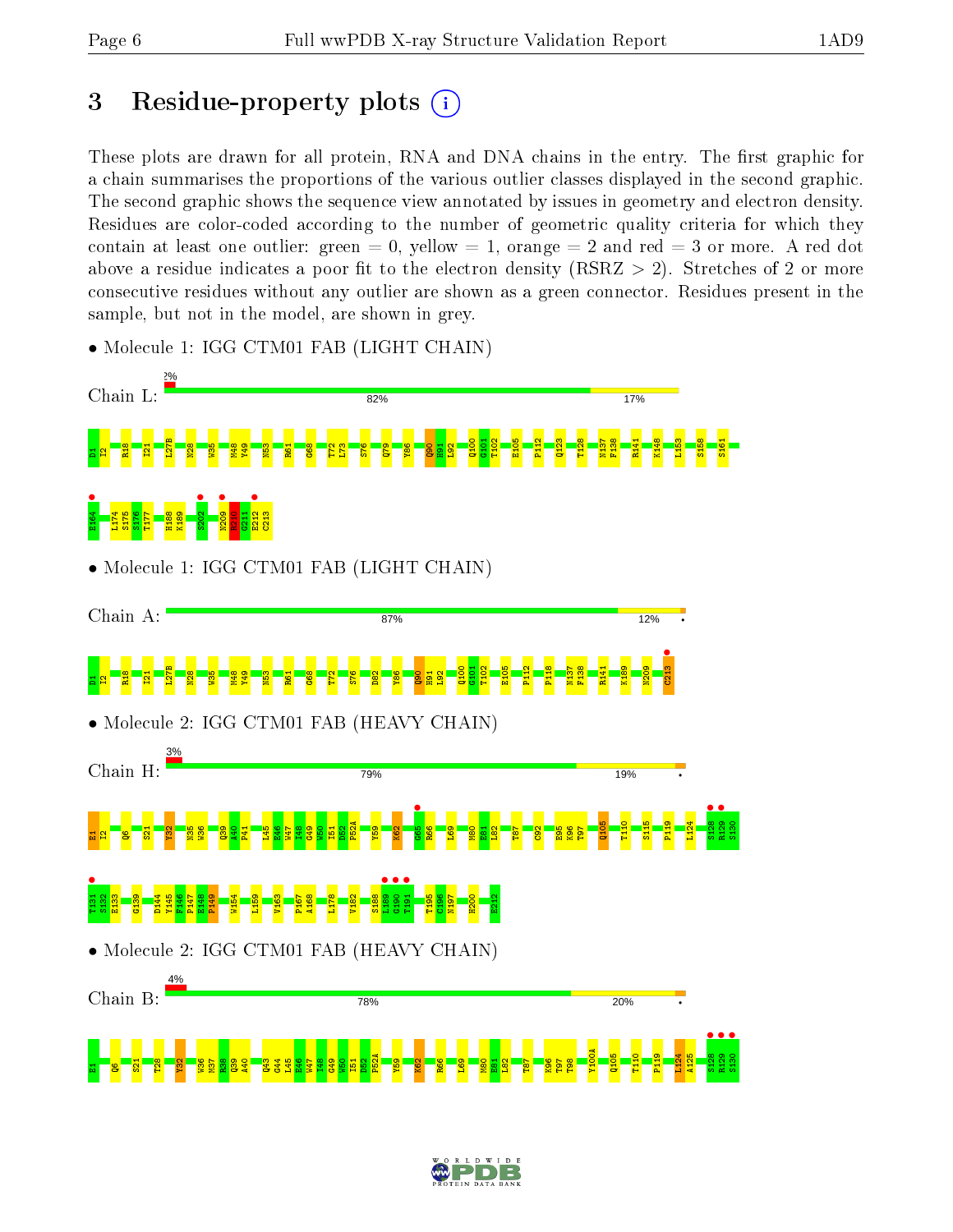# T131 • S132 • E133 G139 D144 Y145 F146 P147 E148 P149 W154 L159 V163 A168 L178 V182 S187 • S188 L189 G190 • T191 • T195 C196 N197 H200 S203 E212

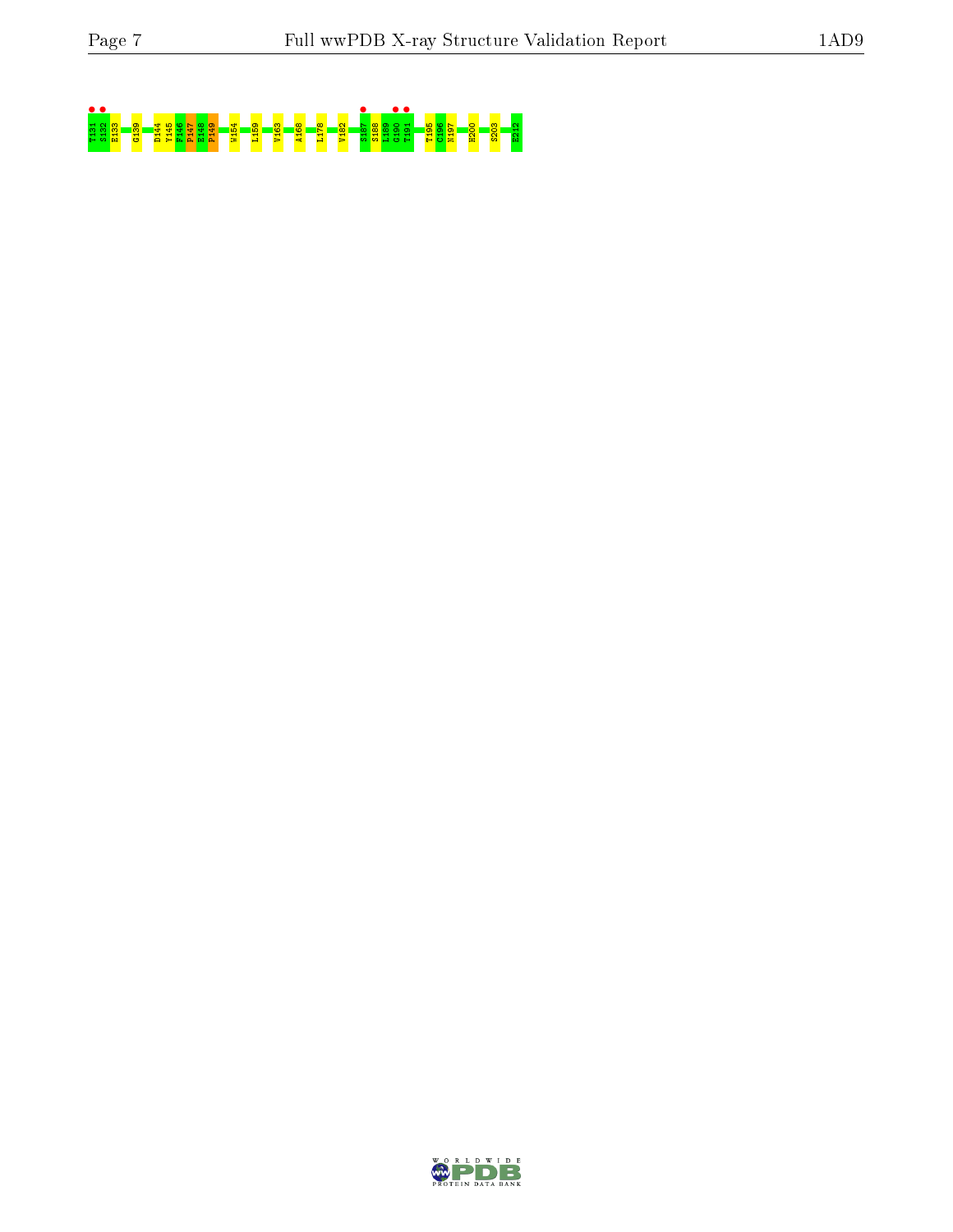# 4 Data and refinement statistics  $(i)$

| Property                                                         | Value                                            | Source     |
|------------------------------------------------------------------|--------------------------------------------------|------------|
| Space group                                                      | P 21 21 21                                       | Depositor  |
| Cell constants                                                   | $104.63\text{\AA}$ 119.38 Å<br>$81.39\text{\AA}$ | Depositor  |
| a, b, c, $\alpha$ , $\beta$ , $\gamma$                           | $90.00^\circ$<br>$90.00^\circ$<br>$90.00^\circ$  |            |
| Resolution $(A)$                                                 | 15.00<br>2.80<br>$\frac{1}{2}$                   | Depositor  |
|                                                                  | $-2.80$<br>19.90                                 | <b>EDS</b> |
| % Data completeness                                              | $99.8(15.00-2.80)$                               | Depositor  |
| (in resolution range)                                            | 99.8 (19.90-2.80)                                | <b>EDS</b> |
| $R_{merge}$                                                      | (Not available)                                  | Depositor  |
| $\mathrm{R}_{sym}$                                               | 0.10                                             | Depositor  |
| $\langle I/\sigma(I) \rangle^{-1}$                               | 4.45 (at $2.79\text{\AA})$                       | Xtriage    |
| Refinement program                                               | $X$ -PLOR 3.851                                  | Depositor  |
|                                                                  | 0.233<br>0.284<br>$\sim$                         | Depositor  |
| $R, R_{free}$                                                    | $0.228$ ,<br>0.270                               | DCC        |
| $R_{free}$ test set                                              | 1306 reflections $(5.10\%)$                      | wwPDB-VP   |
| Wilson B-factor $(A^2)$                                          | 46.0                                             | Xtriage    |
| Anisotropy                                                       | 0.214                                            | Xtriage    |
| Bulk solvent $k_{sol}(\text{e}/\text{A}^3), B_{sol}(\text{A}^2)$ | 0.31, 45.4                                       | <b>EDS</b> |
| L-test for $\mathrm{twinning}^2$                                 | $< L >$ = 0.49, $< L^2 >$ = 0.32                 | Xtriage    |
| Estimated twinning fraction                                      | No twinning to report.                           | Xtriage    |
| $F_o, F_c$ correlation                                           | 0.92                                             | <b>EDS</b> |
| Total number of atoms                                            | 6760                                             | wwPDB-VP   |
| Average B, all atoms $(A^2)$                                     | 36.0                                             | wwPDB-VP   |

Xtriage's analysis on translational NCS is as follows: The largest off-origin peak in the Patterson function is  $3.87\%$  of the height of the origin peak. No significant pseudotranslation is detected.

<sup>&</sup>lt;sup>2</sup>Theoretical values of  $\langle |L| \rangle$ ,  $\langle L^2 \rangle$  for acentric reflections are 0.5, 0.333 respectively for untwinned datasets, and 0.375, 0.2 for perfectly twinned datasets.



<span id="page-7-1"></span><span id="page-7-0"></span><sup>1</sup> Intensities estimated from amplitudes.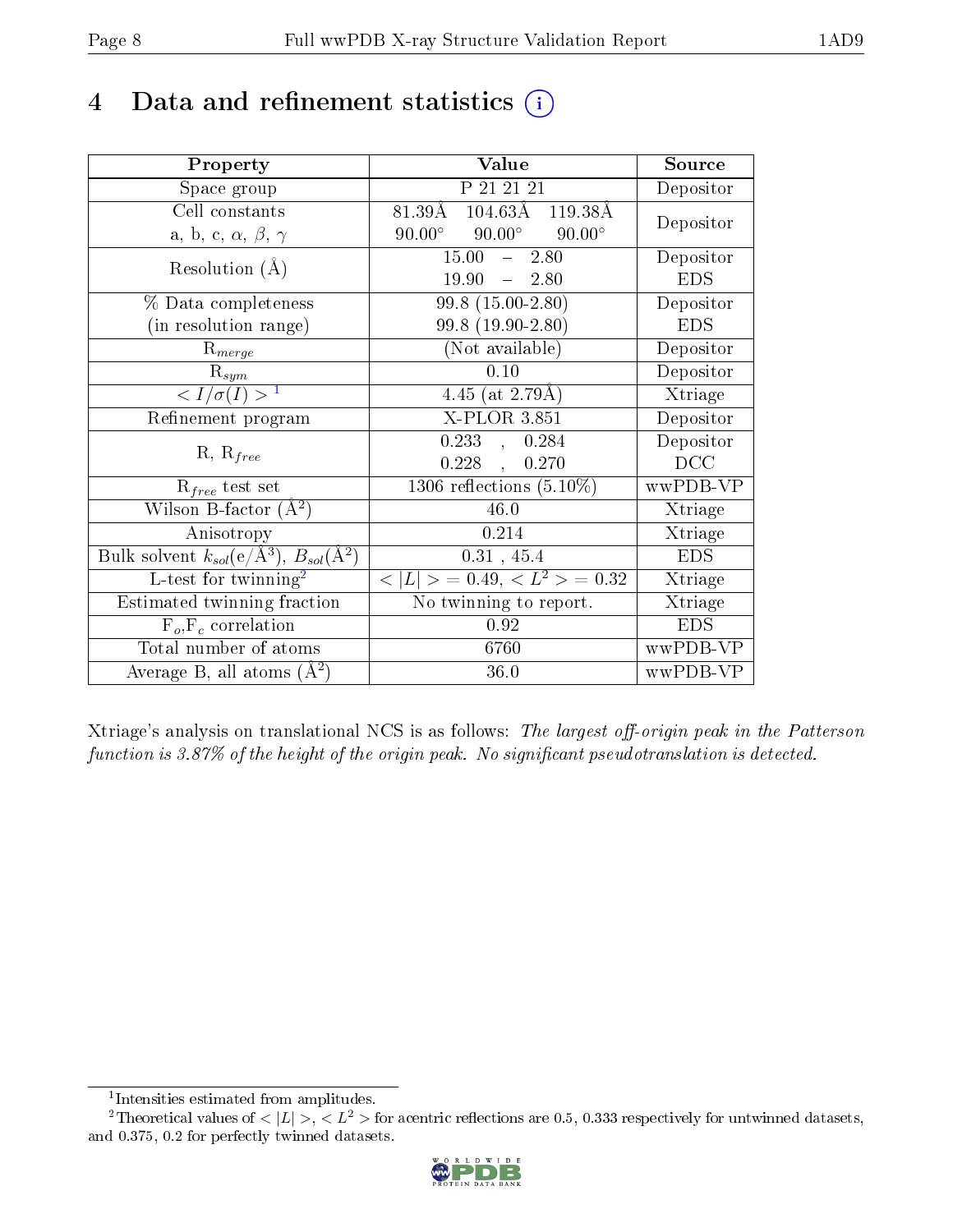# 5 Model quality  $(i)$

## 5.1 Standard geometry  $(i)$

Bond lengths and bond angles in the following residue types are not validated in this section: SO4

The Z score for a bond length (or angle) is the number of standard deviations the observed value is removed from the expected value. A bond length (or angle) with  $|Z| > 5$  is considered an outlier worth inspection. RMSZ is the root-mean-square of all Z scores of the bond lengths (or angles).

|     |       |             | Bond lengths  | Bond angles |                            |  |
|-----|-------|-------------|---------------|-------------|----------------------------|--|
| Mol | Chain | <b>RMSZ</b> | $\# Z  > 5$   | RMSZ        | # $ Z >5$                  |  |
|     |       | 0.42        | 0/1734        | 0.63        | 0/2348                     |  |
|     |       | 0.42        | 0/1734        | 0.65        | $/2348~(0.0\%)$            |  |
| 2   | В     | 0.43        | 0/1716        | 0.64        | 0/2336                     |  |
| 2   | H     | 0.43        | 0/1716        | 0.64        | 0/2336                     |  |
| All | Αll   | 0.42        | $\sqrt{6900}$ | 0.64        | $^\prime9368$<br>$(0.0\%)$ |  |

There are no bond length outliers.

All (1) bond angle outliers are listed below:

|  |  |                           | $\mid$ Mol $\mid$ Chain $\mid$ Res $\mid$ Type $\mid$ Atoms $\mid$ Z $\mid$ Observed( <sup>o</sup> ) $\mid$ Ideal( <sup>o</sup> ) |                |
|--|--|---------------------------|-----------------------------------------------------------------------------------------------------------------------------------|----------------|
|  |  | 213   CYS   N-CA-C   6.16 | 127.63                                                                                                                            | $+$ 111 00 $-$ |

There are no chirality outliers.

There are no planarity outliers.

## 5.2 Too-close contacts  $(i)$

In the following table, the Non-H and H(model) columns list the number of non-hydrogen atoms and hydrogen atoms in the chain respectively. The H(added) column lists the number of hydrogen atoms added and optimized by MolProbity. The Clashes column lists the number of clashes within the asymmetric unit, whereas Symm-Clashes lists symmetry related clashes.

|  |      | Mol   Chain   Non-H   $H (model)$   $H (added)$ |      |     | $\mid$ Clashes $\mid$ Symm-Clashes |
|--|------|-------------------------------------------------|------|-----|------------------------------------|
|  | 1696 |                                                 | 1646 | 15  |                                    |
|  | 1696 |                                                 | 1646 | 22  |                                    |
|  | 1674 |                                                 | 1620 | 31  |                                    |
|  | 1674 |                                                 | 1620 | -27 |                                    |
|  |      |                                                 |      |     |                                    |
|  |      |                                                 |      |     |                                    |

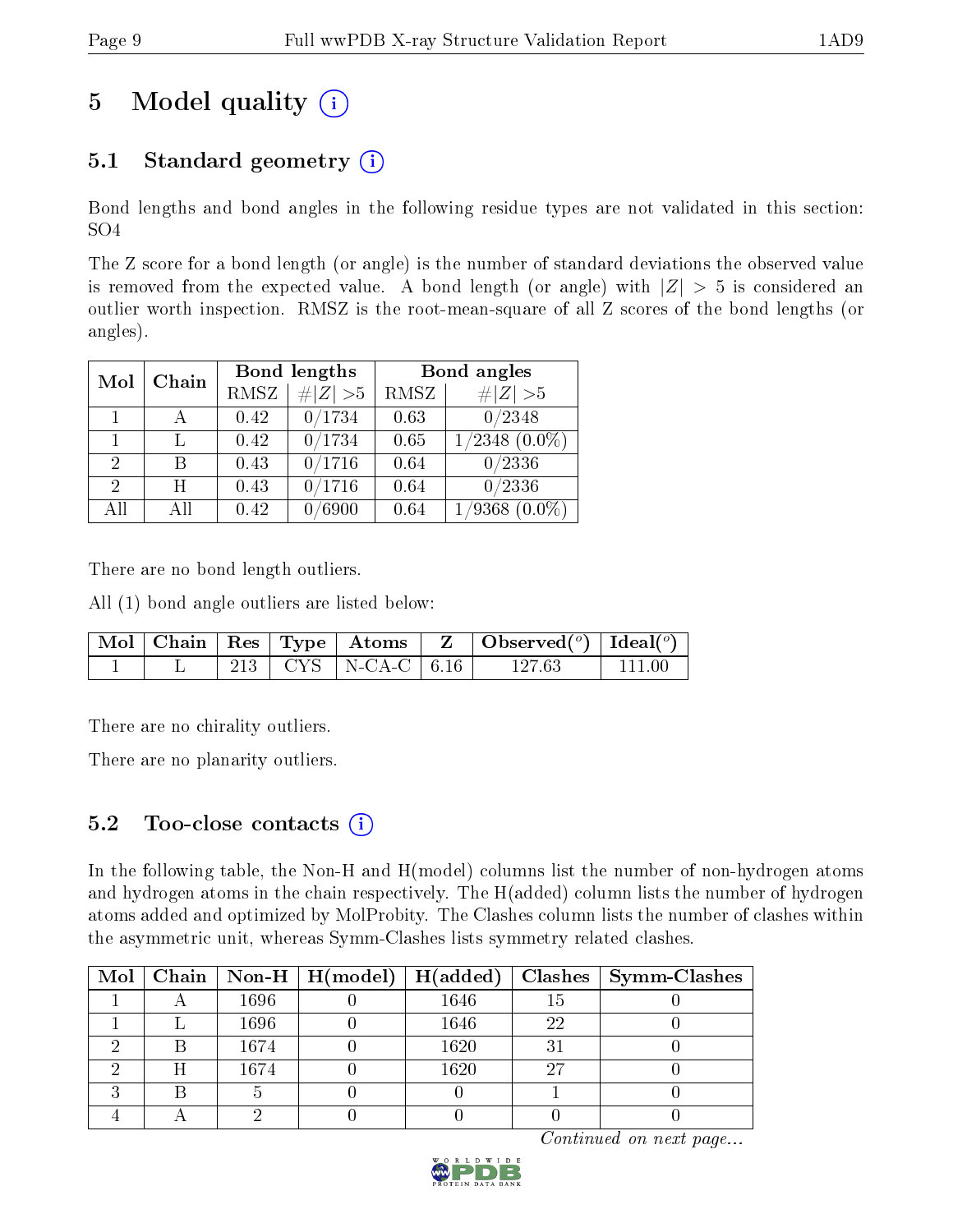|  |      |      | Mol   Chain   Non-H   H(model)   H(added)   Clashes   Symm-Clashes |
|--|------|------|--------------------------------------------------------------------|
|  |      |      |                                                                    |
|  |      |      |                                                                    |
|  |      |      |                                                                    |
|  | 6760 | 2529 |                                                                    |

The all-atom clashscore is defined as the number of clashes found per 1000 atoms (including hydrogen atoms). The all-atom clashscore for this structure is 7.

All (92) close contacts within the same asymmetric unit are listed below, sorted by their clash magnitude.

| Atom-1              | Atom-2                                     | Interatomic       | Clash           |
|---------------------|--------------------------------------------|-------------------|-----------------|
|                     |                                            | distance $(A)$    | overlap $(\AA)$ |
| 2: H:32: TYR: CD2   | $2:$ H:96:LYS:HA                           | $\overline{2.18}$ | 0.77            |
| 1:L:21:ILE:HG23     | 1: L: 102: THR: HG21                       | 1.71              | 0.71            |
| 1: L: 35: TRP: HB2  | 1:L:48:MET:HB2                             | 1.74              | 0.69            |
| 1:A:21:ILE:HG23     | 1: A:102:THR:HG21                          | 1.73              | 0.69            |
| 1: A: 35: TRP: HB2  | 1: A:48: MET:HB2                           | $\overline{1.75}$ | 0.67            |
| 2:H:119:PRO:HB3     | 2:H:145:TYR:HB3                            | 1.79              | 0.65            |
| 2:H:66:ARG:HH11     | 2:H:66:ARG:HG3                             | 1.62              | 0.64            |
| 2:B:119:PRO:HB3     | 2:B:145:TYR:HB3                            | 1.81              | 0.63            |
| 1: L: 212: GLU: HG2 | 1:L:212:GLU:O                              | 2.01              | 0.61            |
| 2:B:40:ALA:HB3      | 2:B:43:GLN:CB                              | 2.31              | 0.60            |
| 2:B:66:ARG:HH11     | $2: B:66: \overline{\text{AG}:H\text{G}3}$ | 1.66              | 0.60            |
| 1:L:189:LYS:HB3     | 1:L:209:ASN:HD21                           | 1.67              | 0.59            |
| 2: B: 43: GLN: HG3  | 2:B:44:GLY:H                               | $\overline{1.67}$ | 0.59            |
| 1:L:21:ILE:CG2      | 1: L: 102: THR: HG21                       | 2.33              | 0.58            |
| 2:B:96:LYS:O        | 2:B:100(A):TYR:HA                          | 2.03              | 0.57            |
| 2:B:87:THR:HG23     | 2:B:110:THR:HA                             | 1.87              | 0.57            |
| 1: A: 189: LYS: HB3 | 1: A:209: ASN:HD21                         | 1.69              | 0.57            |
| 2:B:28:THR:HA       | 3:B:213:SO4:O4                             | $\overline{2.05}$ | 0.56            |
| 1: A:21: ILE: CG2   | 1:A:102:THR:HG21                           | 2.34              | 0.56            |
| 2:B:51:ILE:O        | 2:B:52(A):PRO:HDS                          | 2.06              | 0.55            |
| 2:B:40:ALA:HB3      | 2:B:43:GLN:HB2                             | 1.89              | 0.54            |
| 1:L:27(B):LEU:HA    | 1:L:92:LEU:HD22                            | 1.90              | 0.53            |
| 2:H:2:ILE:N         | 2:H:2:ILE:HD12                             | 2.24              | 0.53            |
| 1: A:49: TYR:O      | 1: A: 53: ASN: HB2                         | 2.09              | 0.53            |
| $2:$ H:168:ALA:HA   | 2:H:178:LEU:HB3                            | $\overline{1.91}$ | 0.52            |
| 2:H:51:ILE:O        | 2: H:52(A): PRO:HD3                        | 2.09              | 0.52            |
| 1:A:27(B):LEU:HA    | 1:A:92:LEU:HD22                            | 1.92              | 0.52            |
| 2:H:2:ILE:HDI2      | 2:H:2:ILE:H                                | 1.74              | 0.51            |
| 2:H:87:THR:HG23     | 2: H: 110: THR: HA                         | 1.92              | 0.51            |
| 2:B:168:ALA:HA      | 2:B:178:LEU:HB3                            | 1.92              | 0.50            |

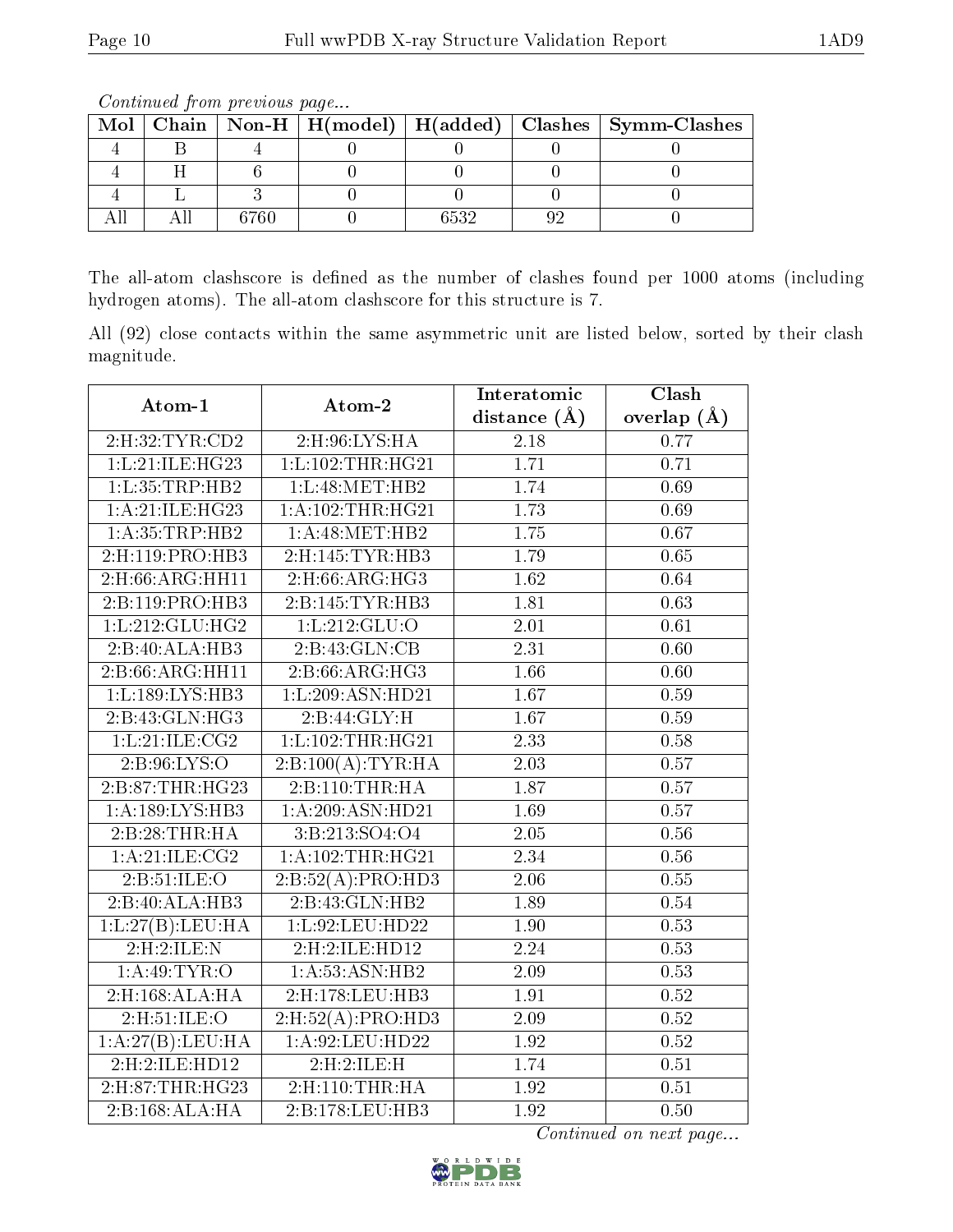| Comunaca jiom previous page    |                              | Interatomic    | Clash         |
|--------------------------------|------------------------------|----------------|---------------|
| Atom-1                         | Atom-2                       | distance $(A)$ | overlap $(A)$ |
| 1: L: 18: ARG: HG3             | 1: L:76: SER:HA              | 1.94           | 0.50          |
| 2:B:36:TRP:CE2                 | 2:B:80:MET:HB2               | 2.47           | 0.50          |
| 1:A:21:ILE:HDI3                | 1: A:86: TYR:HB2             | 1.94           | 0.49          |
| 1: A:91: HIS: CE1              | 2:B:100(A):TYR:HB2           | 2.46           | 0.49          |
| 1:A:18:ARG:HG3                 | 1:A:76:SER:HA                | 1.95           | 0.49          |
| 2:B:139:GLY:HA2                | 2:B:154:TRP:CH2              | 2.47           | 0.49          |
| 2:H:139:GLY:HA2                | 2: H: 154: TRP: CH2          | 2.48           | 0.49          |
| 1: L:49: TYR:O                 | 1: L: 53: ASN: HB2           | 2.12           | 0.49          |
| $2:$ H:163:VAL:HG22            | 2:H:182:VAL:HG22             | 1.94           | 0.49          |
| 1:L:21:ILE:HD13                | 1: L:86: TYR:HB2             | 1.95           | 0.48          |
| 2:H:39:GLN:HB2                 | 2:H:45:LEU:HD13              | 1.94           | 0.48          |
| $2:$ H:159:LEU:HD21            | 2:H:182:VAL:HG11             | 1.96           | 0.48          |
| 2:B:163:VAL:HG22               | 2:B:182:VAL:HG22             | 1.96           | 0.47          |
| 2:B:39:GLN:HB2                 | 2:B:45:LEU:HD13              | 1.97           | 0.47          |
| 2:H:62:LYS:HD2                 | 2:H:62:LYS:N                 | 2.29           | 0.47          |
| $2:$ H:32:TYR:CD1              | 2:H:32:TYR:N                 | 2.83           | 0.47          |
| 2:H:32:TYR:HD2                 | 2:H:96:LYS:HA                | 1.74           | 0.47          |
| 2:B:62:LYS:HD2                 | 2:B:62:LYS:N                 | 2.30           | 0.46          |
| 1: A:2: ILE: HB                | 1:A:90:GLN:NE2               | 2.30           | 0.46          |
| 2:B:32:TYR:N                   | 2:B:32:TYR:CD1               | 2.83           | 0.46          |
| 1: L:210: ARG:HG3              | 1: L:210: ARG:HH11           | 1.79           | 0.46          |
| 1: L: 188: HIS: O              | 1: L:210: ARG: NH1           | 2.49           | 0.46          |
| 2:H:36:TRP:CE2                 | 2:H:80:MET:HB2               | 2.51           | 0.45          |
| 1:L:112:PRO:HB3                | 1:L:138:PHE:HB3              | 1.98           | 0.45          |
| 2: H: 147: PRO: O              | 2:H:200:HIS:HE1              | 1.99           | 0.45          |
| $2:$ H:59:TYR:CE1              | 2:H:69:LEU:HG                | 2.52           | 0.45          |
| 2:B:147:PRO:O                  | 2:B:200:HIS:HE1              | 1.99           | 0.45          |
| 1: L: 123: GLN: HG2            | 1: L: 128: THR:O             | 2.17           | 0.45          |
| 2:B:159:LEU:HD21               | 2:B:182:VAL:HG11             | 1.98           | 0.45          |
| 1:L:189:LYS:HB3                | 1:L:209:ASN:ND2              | 2.31           | 0.44          |
| $2: H:66: ARG: \overline{NH1}$ | 2: H:66: ARG: HG3            | 2.30           | 0.44          |
| 1:A:118:PRO:HD2                | 2:B:125:ALA:O                | 2.17           | 0.44          |
| 1:A:112:PRO:HB3                | 1: A: 138: PHE: HB3          | 1.98           | 0.44          |
| 2:B:47:TRP:CZ2                 | 2:B:49:GLY:HA2               | 2.53           | 0.44          |
| 1: L: 189: LYS: HA             | $1:L:210:ARG:H\overline{B2}$ | 1.99           | 0.44          |
| 1: L:2: ILE: HB                | 1:L:90:GLN:NE2               | 2.33           | 0.44          |
| 2: H: 105: GLN: HG3            | 2:H:105:GLN:H                | 1.58           | 0.44          |
| 1: A:118: PRO:HG3              | 1: A:213: CYS:SG             | 2.58           | 0.43          |
| 2:B:96:LYS:HE3                 | 2: B:98:THR:O                | 2.18           | 0.43          |
| 1: A: 189: LYS: HB3            | 1:A:209:ASN:ND2              | 2.32           | 0.43          |
| 2:B:40:ALA:HB3                 | 2:B:43:GLN:HB3               | 1.99           | 0.43          |

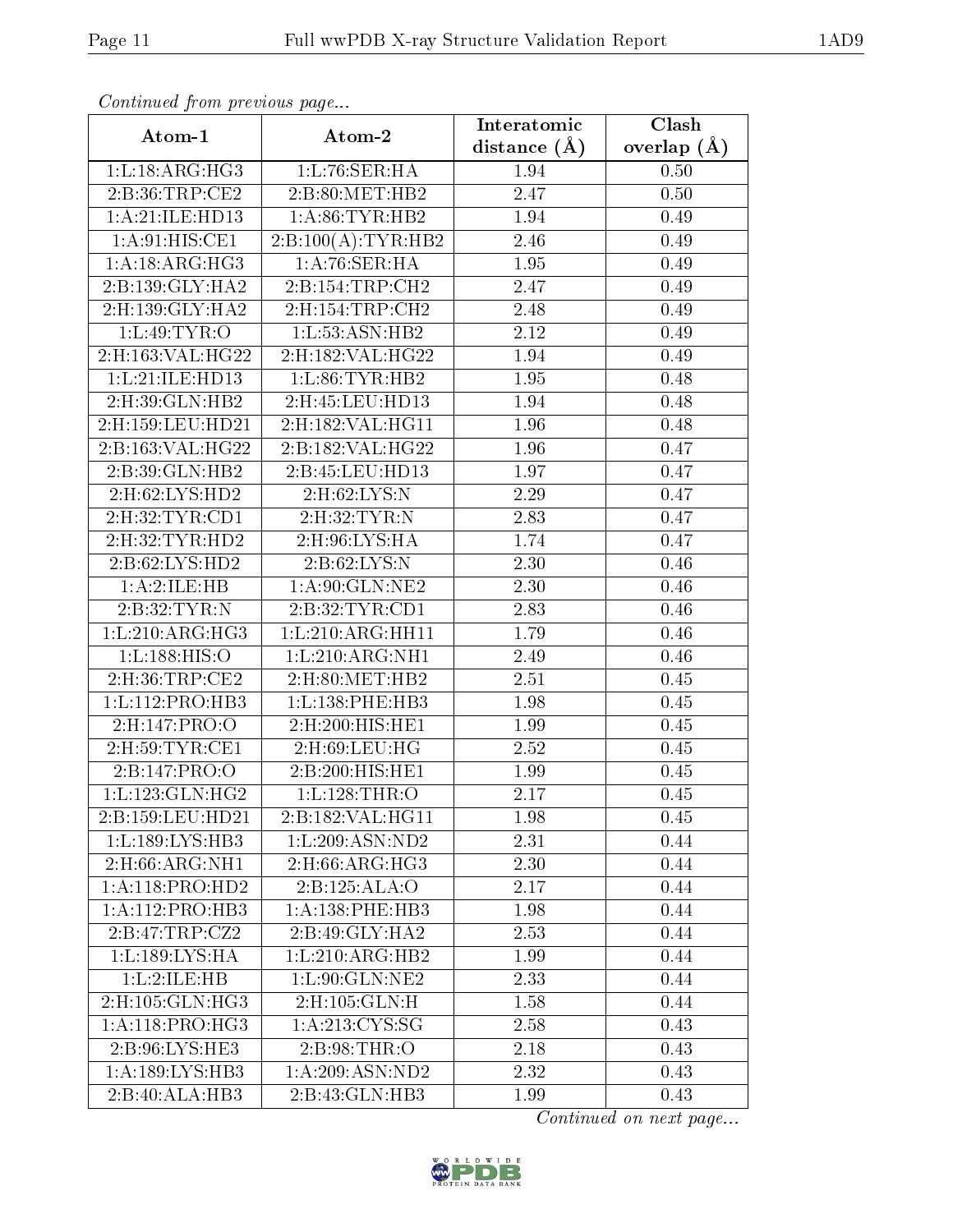|                    |                     | Interatomic    | Clash         |
|--------------------|---------------------|----------------|---------------|
| Atom-1             | Atom-2              | distance $(A)$ | overlap $(A)$ |
| 1: A:61: ARG:NH1   | 1:A:82:ASP:OD1      | 2.52           | 0.42          |
| 2:H:47:TRP:CZ2     | 2:H:49:GLY:HA2      | 2.54           | 0.42          |
| 2:B:37:MET:HE2     | 2:B:37:MET:HB2      | 1.79           | 0.42          |
| 2:B:178:LEU:HD12   | 2:B:178:LEU:C       | 2.40           | 0.42          |
| 1: L: 161: SER: OG | 2:H:167:PRO:HG2     | 2.20           | 0.42          |
| 2: H: 1: GLU: O    | 2: H:1: GLU: HG2    | 2.19           | 0.42          |
| 2:H:105:GLN:HE21   | 2: H: 105: GLN: HB2 | 1.64           | 0.41          |
| 1: L: 158: SER: HA | 1: L: 177: THR:O    | 2.21           | 0.41          |
| 1:L:148:LYS:NZ     | 1:L:153:LEU:HD11    | 2.35           | 0.41          |
| 2:B:124:LEU:HD12   | 2:B:124:LEU:HA      | 1.92           | 0.41          |
| 2:B:66:ARG:NH1     | 2:B:66:ARG:HG3      | 2.34           | 0.41          |
| 2:B:97:THR:HG22    | 2:B:100(A):TYR:CE2  | 2.56           | 0.41          |
| 1:L:174:LEU:HD23   | 1: L: 175: SER: N   | 2.36           | 0.41          |
| 2:B:6:GLN:HA       | 2:B:21:SER:O        | 2.21           | 0.41          |
| 2:B:200:HIS:HD2    | 2:B:203:SER:OG      | 2.04           | 0.40          |
| 2: H: 35: ASN: O   | 2: H: 92: CYS: HA   | 2.21           | 0.40          |
| 1:L:21:ILE:HD12    | 1:L:73:LEU:HD23     | 2.03           | 0.40          |
| 1: L:61: ARG: CZ   | 1:L:79:GLN:HG3      | 2.51           | 0.40          |
| 2:B:59:TYR:CE1     | 2: B:69: LEU: HG    | 2.57           | 0.40          |
| 2: H:6: GLN: HA    | 2: H:21: SER:O      | 2.22           | 0.40          |
| 2:H:95:GLU:O       | 2: H:97: THR: HG23  | 2.21           | 0.40          |

There are no symmetry-related clashes.

## 5.3 Torsion angles (i)

#### 5.3.1 Protein backbone (i)

In the following table, the Percentiles column shows the percent Ramachandran outliers of the chain as a percentile score with respect to all X-ray entries followed by that with respect to entries of similar resolution.

The Analysed column shows the number of residues for which the backbone conformation was analysed, and the total number of residues.

| Mol | Chain | Analysed         | Favoured     | Allowed  | Outliers | Percentiles |    |
|-----|-------|------------------|--------------|----------|----------|-------------|----|
|     | А     | $217/219$ (99%)  | 210(97%)     | $5(2\%)$ | $2(1\%)$ | 17          | 46 |
|     |       | $217/219$ (99\%) | $208(96\%)$  | 6(3%)    | $3(1\%)$ | 11          | 34 |
| റ   | B     | $217/219$ (99\%) | 204 $(94\%)$ | $9(4\%)$ | $4(2\%)$ | 28<br>8     |    |
| 2   | H     | $217/219$ (99\%) | 204 $(94\%)$ | $9(4\%)$ | $4(2\%)$ | 28<br>8     |    |

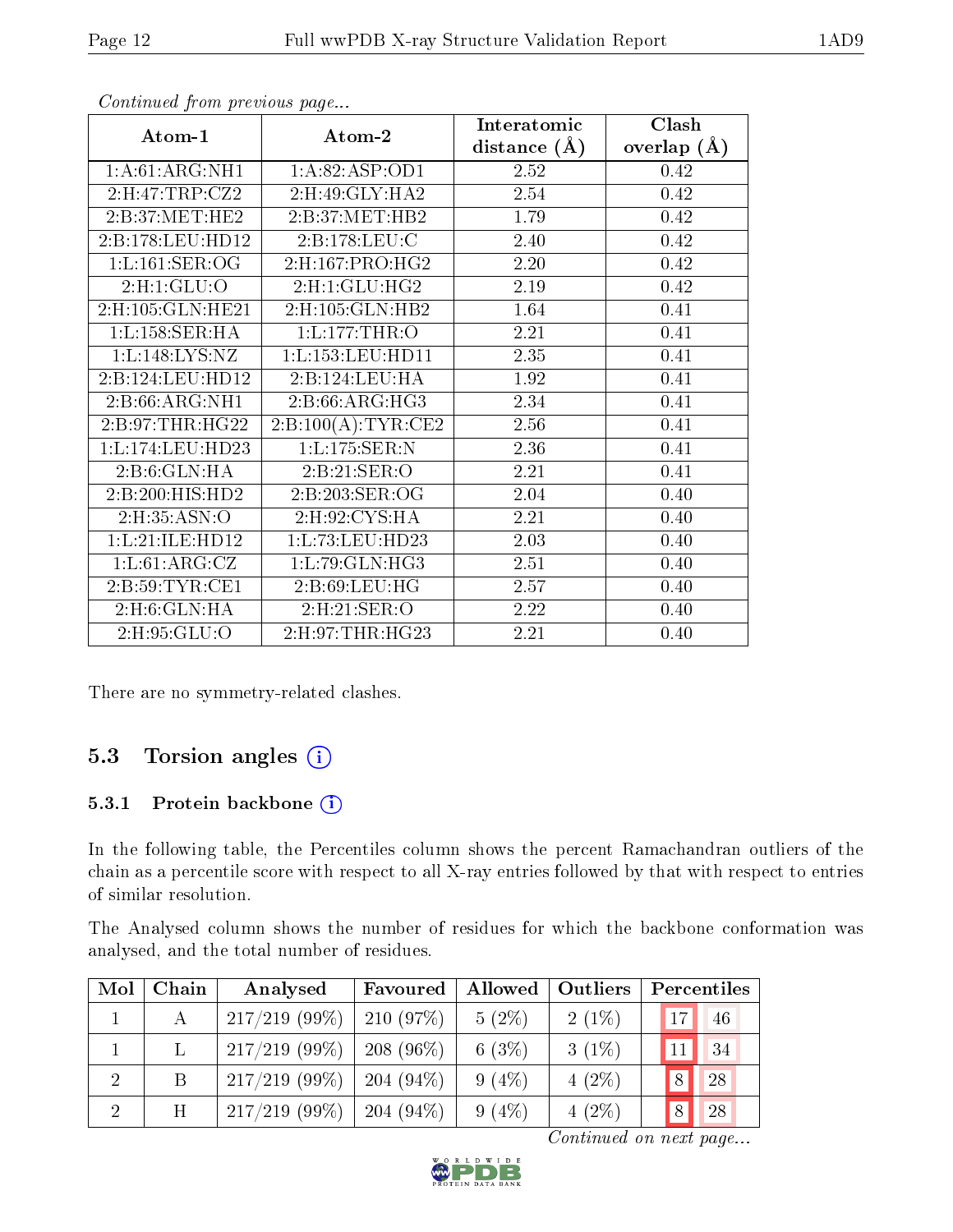Continued from previous page...

|     | $\begin{array}{ c c c }\hline \textbf{Mol} & \textbf{Chain} & \textbf{Analysed} \\\hline \end{array}$ |  | Favoured   Allowed   Outliers   Percentiles |
|-----|-------------------------------------------------------------------------------------------------------|--|---------------------------------------------|
| All | $\mid 868/876 (99\%) \mid 826 (95\%) \mid 29 (3\%) \mid 13 (2\%) \mid 10$ 33                          |  |                                             |

All (13) Ramachandran outliers are listed below:

| Mol            | Chain     | Res | $_{\rm Type}$ |
|----------------|-----------|-----|---------------|
| 1              | L         | 137 | <b>ASN</b>    |
| $\overline{2}$ | $H_{\rm}$ | 188 | SER           |
| $\mathbf{1}$   | А         | 137 | ASN           |
| $\overline{2}$ | B         | 188 | SER.          |
| $\mathbf{1}$   | L         | 210 | $\rm{ARG}$    |
| $\overline{2}$ | H         | 144 | ASP           |
| $\overline{2}$ | В         | 144 | <b>ASP</b>    |
| $\mathbf{1}$   | L         | 68  | GLY           |
| $\overline{2}$ | Η         | 41  | PRO           |
| $\overline{2}$ | H         | 149 | PRO           |
| $\overline{2}$ | В         | 149 | PRO           |
| 1              | Α         | 68  | GLY           |
| $\overline{2}$ |           | 147 | PRC           |

#### 5.3.2 Protein sidechains  $(i)$

In the following table, the Percentiles column shows the percent sidechain outliers of the chain as a percentile score with respect to all X-ray entries followed by that with respect to entries of similar resolution.

The Analysed column shows the number of residues for which the sidechain conformation was analysed, and the total number of residues.

| Mol           | Chain        | Analysed            | Rotameric | Outliers  | Percentiles |    |
|---------------|--------------|---------------------|-----------|-----------|-------------|----|
|               | $\mathbf{A}$ | $195/195(100\%)$    | 188 (96%) | 7(4%)     | 35          | 69 |
|               | $\mathbf{L}$ | $195/195(100\%)$    | 188 (96%) | 7(4%)     | 35          | 69 |
| $2^{\circ}$   | B            | $188/188$ (100%)    | 179 (95%) | 9(5%)     | 25          | 58 |
| $\mathcal{D}$ | H            | $188/188$ (100\%)   | 177 (94%) | 11 $(6%)$ | 19          | 49 |
| All           | All          | $766/766$ $(100\%)$ | 732 (96%) | 34 $(4%)$ | 28          | 61 |

All (34) residues with a non-rotameric sidechain are listed below:

| Mol | Chain | Res | 'ype |
|-----|-------|-----|------|
|     |       |     |      |
|     |       |     |      |

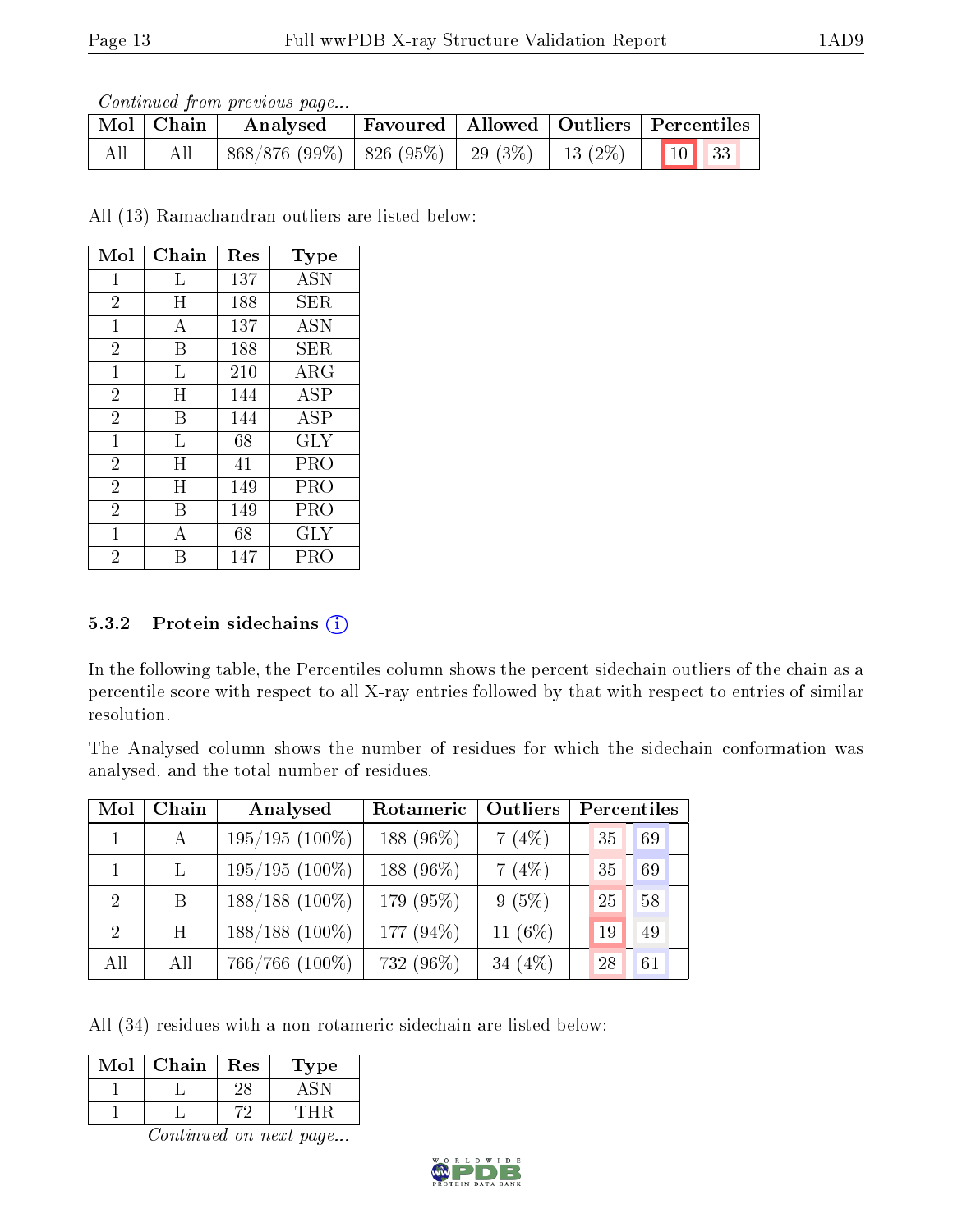| $\overline{\text{Mol}}$ | Chain                   | Res              | Type                      |
|-------------------------|-------------------------|------------------|---------------------------|
| $\overline{1}$          | $\overline{\mathrm{L}}$ | 90               | $\overline{\text{GLN}}$   |
| $\overline{1}$          | $\overline{\mathrm{L}}$ | 100              | $\overline{\text{GLN}}$   |
| $\overline{1}$          | $\overline{\mathrm{L}}$ | $\overline{105}$ | $\overline{\text{GLU}}$   |
| $\mathbf{1}$            | $\overline{\mathrm{L}}$ | 141              | $\overline{\rm{ARG}}$     |
| $\overline{1}$          | $\overline{\mathrm{L}}$ | $\overline{210}$ | $\overline{\rm{ARG}}$     |
| $\overline{2}$          | $\overline{\rm H}$      | $\mathbf{1}$     | $\overline{\text{GLU}}$   |
| $\overline{2}$          | $\overline{\rm H}$      | 32               | <b>TYR</b>                |
| $\overline{2}$          | $\overline{\rm H}$      | $\overline{62}$  | $\overline{\text{LYS}}$   |
| $\overline{2}$          | $\overline{\rm H}$      | $\overline{82}$  | $\overline{\text{LEU}}$   |
| $\overline{2}$          | $\overline{H}$          | $\overline{105}$ | $\overline{\text{GLN}}$   |
| $\overline{2}$          | $\overline{\rm H}$      | $\overline{115}$ | SER                       |
| $\overline{2}$          | $\overline{\rm H}$      | 124              | $\overline{\text{LEU}}$   |
| $\overline{2}$          | $\overline{\rm H}$      | 133              | $\overline{\text{GLU}}$   |
| $\overline{2}$          | $\overline{\rm H}$      | 149              | PRO                       |
| $\overline{2}$          | $\overline{\rm H}$      | 195              | <b>THR</b>                |
| $\overline{2}$          | $\overline{\rm H}$      | $\overline{197}$ | $\overline{\mathrm{ASN}}$ |
| $\overline{1}$          | $\overline{A}$          | $\overline{28}$  | $\overline{\mathrm{ASN}}$ |
| $\overline{1}$          | $\overline{A}$          | $\overline{72}$  | <b>THR</b>                |
| $\mathbf{1}$            | $\overline{A}$          | 90               | $\overline{\text{GLN}}$   |
| $\overline{1}$          | $\overline{A}$          | 100              | $\overline{\text{GLN}}$   |
| $\mathbf{1}$            | $\overline{A}$          | 105              | $\overline{\text{GLU}}$   |
| $\overline{1}$          | $\overline{A}$          | 141              | $\overline{\rm{ARG}}$     |
| $\mathbf 1$             | $\overline{A}$          | $\overline{213}$ | $\overline{\text{CYS}}$   |
| $\overline{2}$          | $\overline{\mathrm{B}}$ | $\overline{32}$  | <b>TYR</b>                |
| $\overline{2}$          | $\overline{\mathrm{B}}$ | $\overline{62}$  | $\overline{\text{LYS}}$   |
| $\overline{c}$          | $\overline{\mathrm{B}}$ | 82               | $\overline{\text{LEU}}$   |
| $\overline{2}$          | $\overline{\mathrm{B}}$ | $\overline{10}5$ | $\overline{\text{GLN}}$   |
| $\overline{2}$          | $\overline{\text{B}}$   | $\overline{124}$ | $\overline{\text{LEU}}$   |
| $\overline{2}$          | $\overline{\mathrm{B}}$ | $\overline{133}$ | $\overline{\text{GLU}}$   |
| $\frac{2}{2}$           | $\overline{\mathrm{B}}$ | 149              | $\overline{\text{PRO}}$   |
|                         | $\overline{\mathrm{B}}$ | $\overline{195}$ | <b>THR</b>                |
| $\overline{2}$          | $\overline{\mathrm{B}}$ | $\overline{197}$ | <b>ASN</b>                |

Some sidechains can be flipped to improve hydrogen bonding and reduce clashes. All (12) such sidechains are listed below:

| Mol | Chain | Res | <b>Type</b> |
|-----|-------|-----|-------------|
|     |       | 28  | <b>ASN</b>  |
|     |       | 90  | <b>GLN</b>  |
|     |       | 209 | ASN         |
| 2   | H     | 164 | <b>HIS</b>  |
| 2   | H     | 200 | HIS         |
|     |       | 28  | <b>ASN</b>  |

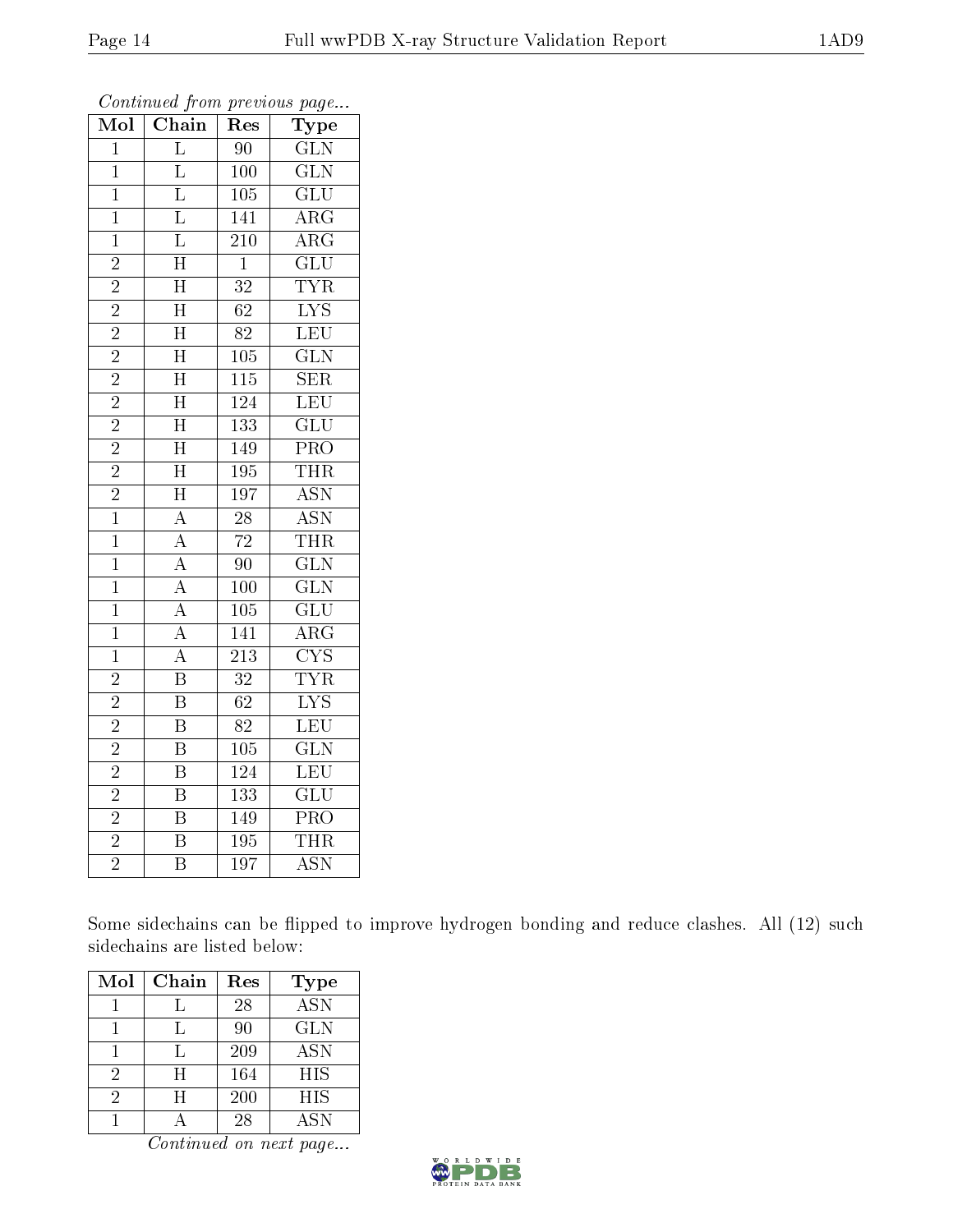Continued from previous page...

| Mol | Chain | Res | <b>Type</b> |
|-----|-------|-----|-------------|
|     |       | 90  | <b>GLN</b>  |
|     | А     | 91  | HIS         |
|     |       | 159 | <b>GLN</b>  |
|     |       | 209 | ASN         |
|     |       | 171 | <b>GLN</b>  |
|     |       | 200 | HIS         |

#### 5.3.3 RNA  $(i)$

There are no RNA molecules in this entry.

#### 5.4 Non-standard residues in protein, DNA, RNA chains (i)

There are no non-standard protein/DNA/RNA residues in this entry.

#### 5.5 Carbohydrates  $(i)$

There are no carbohydrates in this entry.

#### 5.6 Ligand geometry (i)

1 ligand is modelled in this entry.

In the following table, the Counts columns list the number of bonds (or angles) for which Mogul statistics could be retrieved, the number of bonds (or angles) that are observed in the model and the number of bonds (or angles) that are defined in the Chemical Component Dictionary. The Link column lists molecule types, if any, to which the group is linked. The Z score for a bond length (or angle) is the number of standard deviations the observed value is removed from the expected value. A bond length (or angle) with  $|Z| > 2$  is considered an outlier worth inspection. RMSZ is the root-mean-square of all Z scores of the bond lengths (or angles).

| Mol<br>Type |                 | $\mid$ Chain $\mid$ Res |            | Link           | Bond lengths        |              |                                                                                | Bond angles |      |         |
|-------------|-----------------|-------------------------|------------|----------------|---------------------|--------------|--------------------------------------------------------------------------------|-------------|------|---------|
|             |                 |                         |            |                | Counts <sup>1</sup> | $+$ RMSZ $+$ | $\left  \frac{1}{2}  Z  > 2 \right $ Counts $\left  \frac{RMSZ}{RMSZ} \right $ |             |      | $\# Z $ |
|             | SO <sub>4</sub> | ົ                       | 019<br>∠⊥∪ | $\blacksquare$ |                     | 0.84         |                                                                                | 6,6,6       | 0.49 |         |

There are no bond length outliers.

There are no bond angle outliers.

There are no chirality outliers.

There are no torsion outliers.

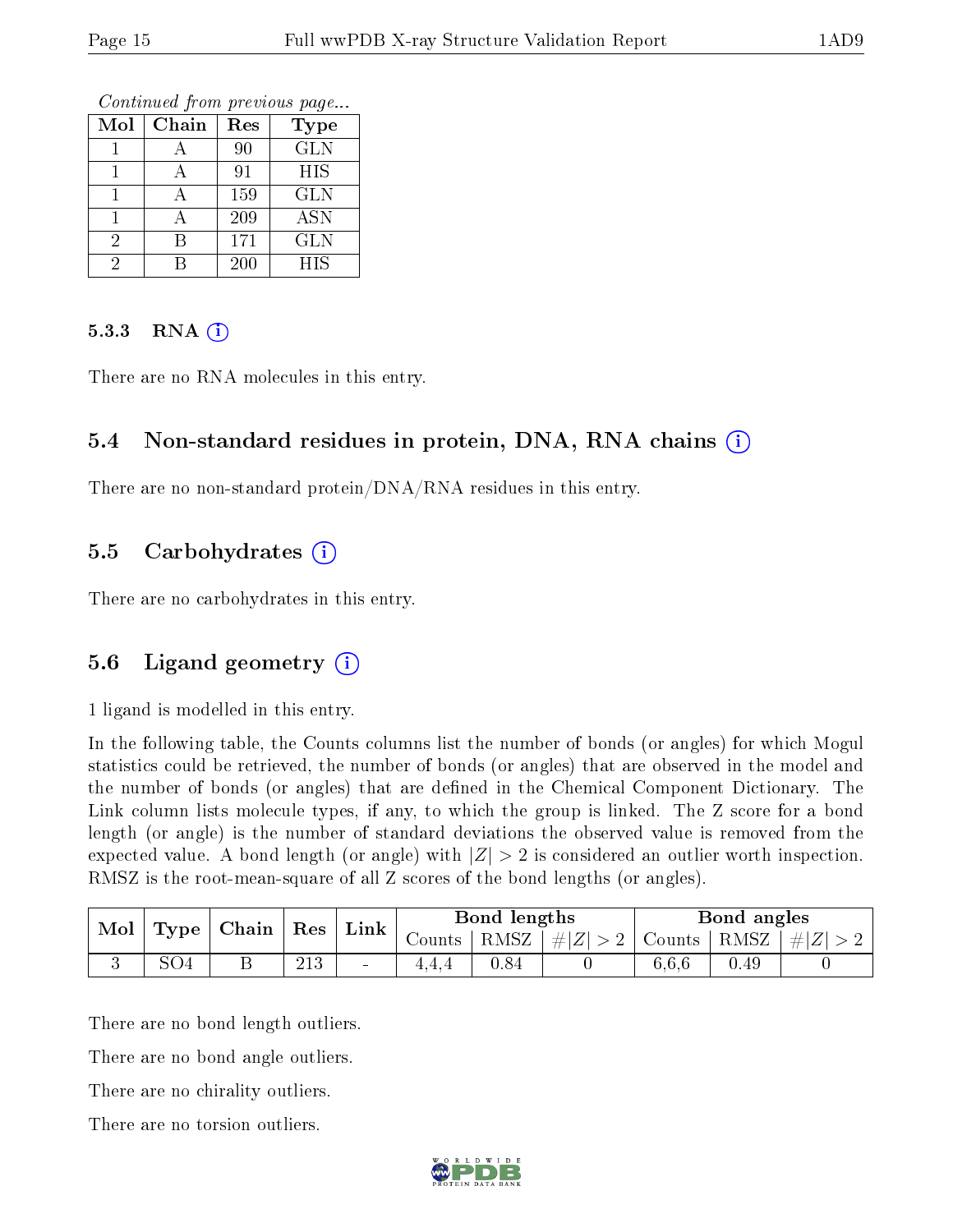There are no ring outliers.

1 monomer is involved in 1 short contact:

|  |             | Mol   Chain   Res   Type   Clashes   Symm-Clashes |
|--|-------------|---------------------------------------------------|
|  | $213$   SO4 |                                                   |

## 5.7 [O](https://www.wwpdb.org/validation/2017/XrayValidationReportHelp#nonstandard_residues_and_ligands)ther polymers (i)

There are no such residues in this entry.

## 5.8 Polymer linkage issues (i)

There are no chain breaks in this entry.

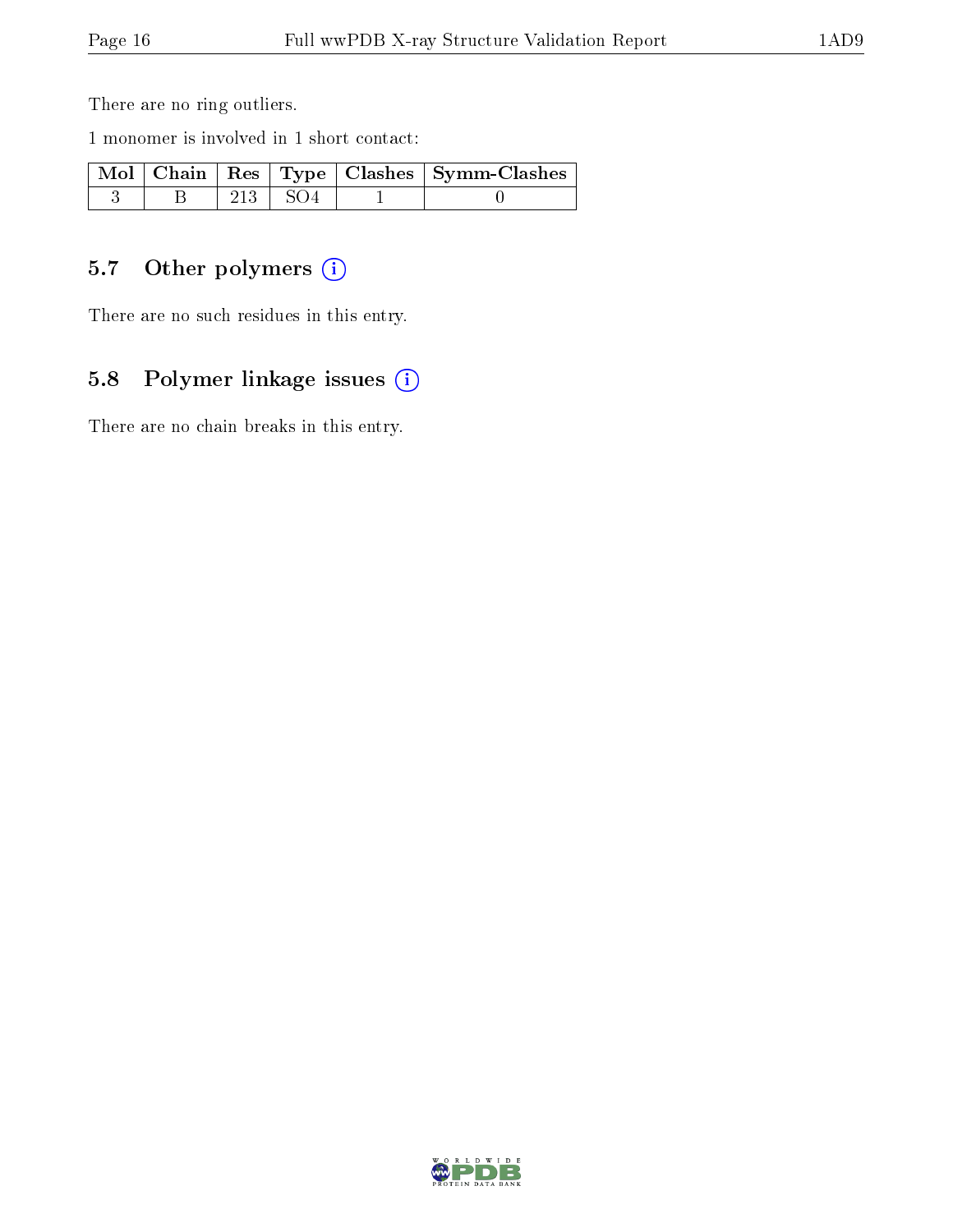## 6 Fit of model and data  $(i)$

## 6.1 Protein, DNA and RNA chains  $(i)$

In the following table, the column labelled  $#RSRZ> 2'$  contains the number (and percentage) of RSRZ outliers, followed by percent RSRZ outliers for the chain as percentile scores relative to all X-ray entries and entries of similar resolution. The OWAB column contains the minimum, median,  $95<sup>th</sup>$  percentile and maximum values of the occupancy-weighted average B-factor per residue. The column labelled ' $Q< 0.9$ ' lists the number of (and percentage) of residues with an average occupancy less than 0.9.

| Mol            | Chain | Analysed         | $<$ RSRZ $>$<br>$\rm \#RSRZ{>}2$ |                       | $OWAB(A^2)$     | Q <sub>0.9</sub> |
|----------------|-------|------------------|----------------------------------|-----------------------|-----------------|------------------|
|                | A     | $219/219(100\%)$ | $-0.35$                          | $1(0\%)$ 91 88        | 14, 34, 60, 96  |                  |
|                |       | $219/219(100\%)$ | $-0.18$                          | $4(1\%)$<br>68<br>61  | 14, 37, 64, 100 |                  |
| $\overline{2}$ | B     | $219/219$ (100%) | $-0.20$                          | $8(3\%)$<br>31<br> 41 | 12, 29, 80, 100 |                  |
| $\overline{2}$ | Η     | $219/219(100\%)$ | $-0.19$                          | 7(3%)<br>47<br>37     | 12, 31, 83, 100 |                  |
| All            | All   | $876/876$ (100%) | $-0.23$                          | $20(2\%)$<br>60<br>51 | 12, 33, 69, 100 |                  |

All (20) RSRZ outliers are listed below:

| Mol            | ${\bf Chain}$             | Type<br>Res |                         | $_{\rm RSRZ}$ |
|----------------|---------------------------|-------------|-------------------------|---------------|
| $\overline{2}$ | Β                         | 131         | THR                     | 6.5           |
| $\overline{2}$ | B                         | 187         | <b>SER</b>              | 4.3           |
| $\overline{2}$ | $\overline{\rm H}$        | 128         | $\overline{\text{SER}}$ | 4.2           |
| $\overline{2}$ | H                         | 131         | THR                     | 3.8           |
| $\overline{2}$ | $\overline{\mathrm{B}}$   | 132         | ${\rm SER}$             | 3.3           |
| $\overline{2}$ | Η                         | 189         | LEU                     | 3.3           |
| $\overline{2}$ | $\mathbf H$               | 65          | <b>GLY</b>              | 3.3           |
| $\overline{2}$ | B                         | 129         | $\rm{ARG}$              | 3.2           |
| $\mathbf{1}$   | $\Gamma$                  | 209         | <b>ASN</b>              | 3.0           |
| $\overline{2}$ | $\mathbf H$               | 129         | ${\rm ARG}$             | 3.0           |
| $\mathbf{1}$   | $\boldsymbol{A}$          | 213         | <b>CYS</b>              | 2.8           |
| $\overline{2}$ | $\overline{\rm H}$        | 190         | $\overline{\text{GLY}}$ | 2.6           |
| $\overline{2}$ | $\boldsymbol{\mathrm{H}}$ | 191         | THR                     | 2.5           |
| $\overline{2}$ | $\boldsymbol{B}$          | 130         | ${\rm SER}$             | 2.4           |
| $\overline{2}$ | B                         | 191         | THR                     | 2.4           |
| $\overline{2}$ | $\overline{B}$            | 190         | GLY                     | 2.2           |
| $\overline{2}$ | B                         | 128         | $\rm{SER}$              | 2.2           |
| $\mathbf{1}$   | L                         | 212         | GLU                     | 2.2           |
| $\mathbf{1}$   | L                         | 202         | ${\rm SER}$             | 2.1           |
| $\mathbf{1}$   | L                         | 164         | $\operatorname{GLU}$    | 2.1           |